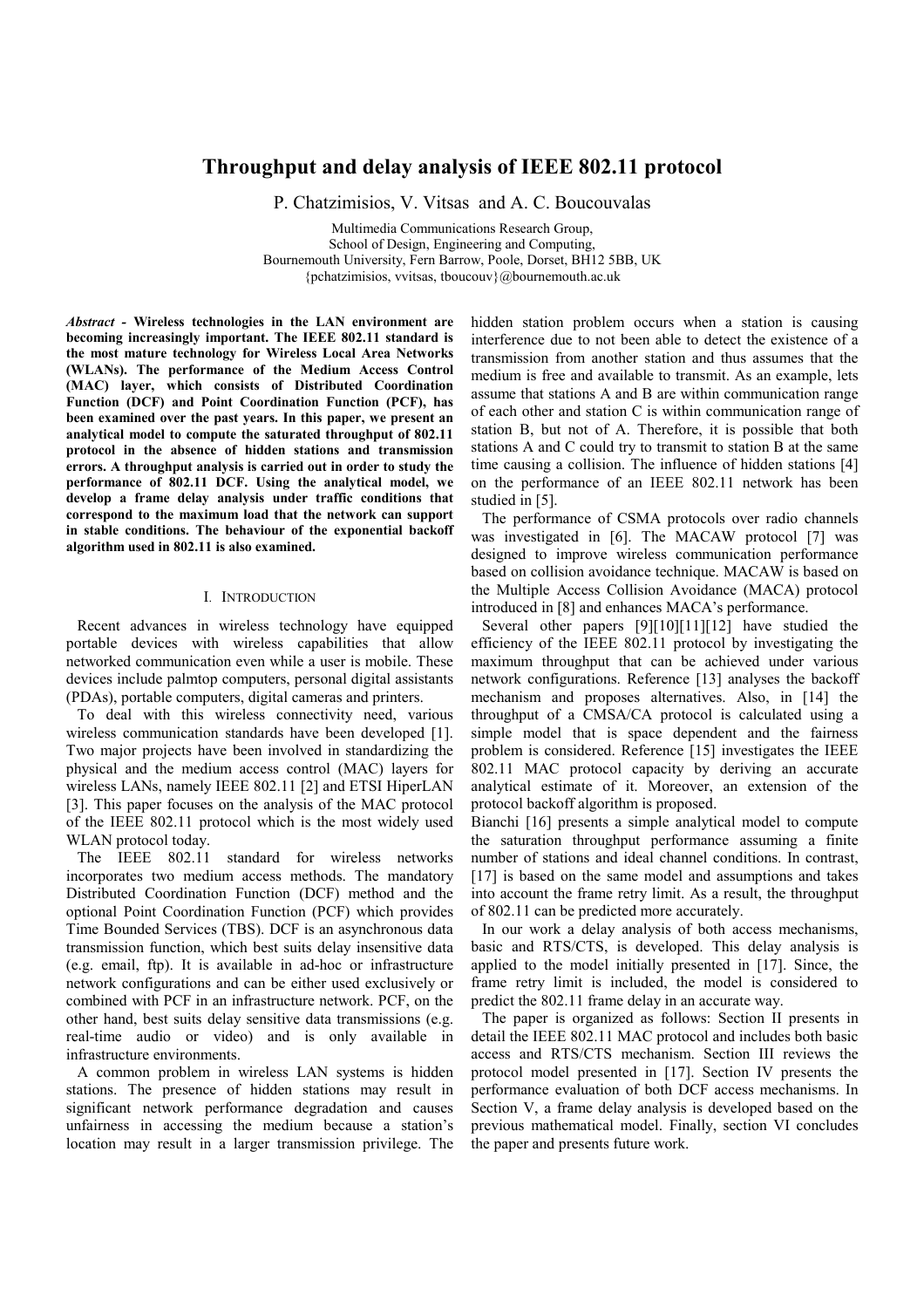## II. DISTRIBUTED COORDINATION FUNCTION (DCF)

The *basic service set* (BSS) is the basic building block of IEEE 802.11 WLANs. The coverage area of a BSS is referred to as the *basic service area* (BSA). A station that is a member of the BSS within the BSA may continue communicating with other members of the BSS. The IEEE 802.11 defines two types of network architecture, the *ad hoc* network and the *infrastructure* network. An ad hoc network deliberates on the grouping of stations into a BSS without the need for any infrastructure implementation. This type of IEEE 802.11 WLAN is often formed for only as long as the WLAN is needed. The infrastructure networks, in contrast to the ad hoc networks, create a range extension and obtain some specific services from other wired or wireless LANs via infrastructure implementations.

The DCF is based on the Carrier Sense Multiple Access with Collision Avoidance (CSMA/CA) protocol. Under DCF, data frames are transferred via two methods. The essential method used in DCF is called Basic Access method and it is shown is Fig. 1. The 802.11 standard also provides an alternative way of transmitting data frames, namely the RTS/CTS method, illustrated in Fig. 2.

Carrier sensing can be performed on both the physical and MAC layers. On the physical layer, physical carrier sensing is done by detecting any channel activity by other stations. In addition to the physical channel sensing, virtual carrier sensing is achieved by using time fields in the frames, which indicate to other stations the duration of the current transmission. All stations that hear the data or the RTS frame, update their Network Allocation Vector (NAV) field based on the value of the duration field in the received frame which includes the SIFS and the ACK frame transmission time following the data frame, before sensing the medium again.

#### *A. The basic access method*

Priority access to the wireless medium is controlled by the use of the interframe space (IFS) time period between the transmission of frames. The IFS defines the minimal time that a station has to let pass after the end of a frame, before it may start transmitting a certain type of frame. In 802.11 three different IFS intervals have been specified to provide various priority levels for access to the wireless medium: Short IFS (SIFS), Point Coordination Function IFS (PIFS) and DCF-IFS (DIFS). The SIFS is the smallest followed by PIFS and DIFS. After a SIFS (the shortest interframe space) only acknowledgements, CTS and data frames may be sent. The use of the PIFS and the DIFS is used to separate the PCF and DCF modes, giving a higher priority to the former.

In order to minimize the probability of collisions, a random backoff mechanism is used to randomize moments at which stations are trying to access the wireless medium. This contention resolution technique is called binary exponential backoff (BEB). In particular, the time following an idle DIFS is slotted and a station is allowed to transmit only at the

beginning of each slot. A slot time is equal to the time needed by any station to detect the transmission of a frame from any other station. The backoff counter is decremented when the medium is idle and is frozen when the medium is sensed busy. After a busy period the backoff resumes only after the medium has been idle longer than DIFS. A station initiates a frame transmission when the backoff counter reaches zero.



Fig. 1 Basic Access mechanism



Fig. 2 RTS/CTS mechanism

Every station maintains a station short retry count (SSRC) as well as a station long retry count (SLRC), both of which have an initial value of zero. The short retry count indicates the number of retransmissions of RTS frames or of the data frames when RTS/CTS is not used. The long retry count indicates the number of retransmissions of data frames when RTS/CTS is used.

The contention window (*CW*) is chosen in the interval (0,*CW*-1). The value of *CW* depends on the number of failed transmissions of a frame. At the first transmission attempt,  $CW$  is set equal to  $CW_{min}$  which is called minimum contention window. A collision occurs when two or more stations start transmission simultaneously in the same slot. After each retransmission due a collision, *CW* is doubled up to a maximum value,  $CW_{\text{max}} = 2^{m'} \cdot CW_{\text{min}}$  where *m'* is the number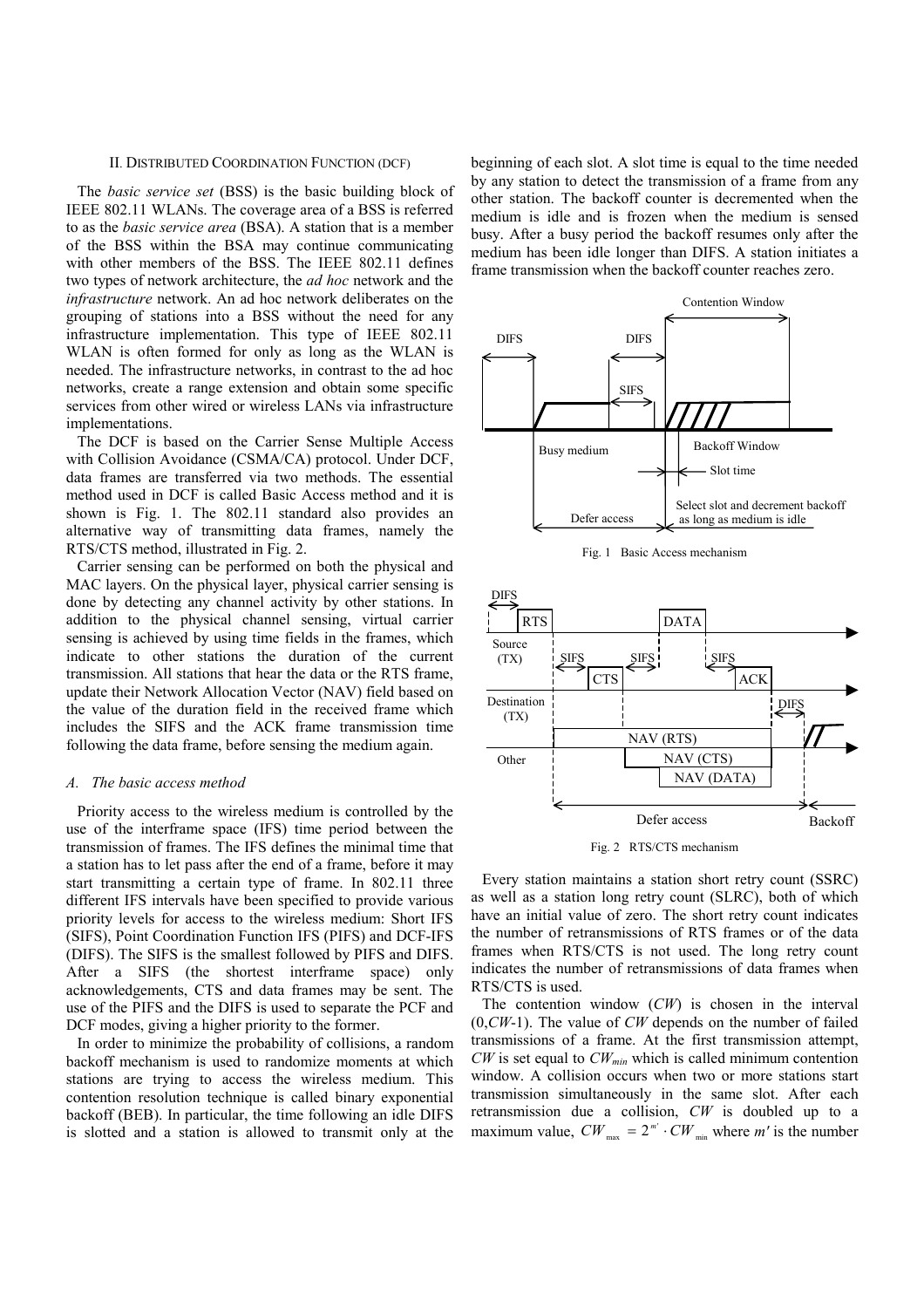of different contention window sizes . Once the *CW* reaches *CWmax*, it will remain at the value of *CWmax* until it is reset.

The *CW* is reset to *CW<sub>min</sub>* in the following cases: (a) after every successful transmission of a data frame, (b) when SSRC reaches the *ShortRetryLimit* and (c) when SLRC reaches the *LongRetryLimit*. When either of these limits is reached, retry attempts shall cease and the frame shall be discarded. The SSRC is reset to 0 whenever a CTS is received in response to a RTS or whenever an ACK is received in response to a data frame. The SLRC is also reset to 0 whenever a ACK is received in response to a data frame when the RTS/CTS is used.

After a successful frame transmission, if the station still has frames buffered for transmission, it must execute a new backoff process. The set of *CW* values are sequentially ascending integer powers of 2 minus 1 and Fig. 3 is illustrates this exponential increase of *CW*.



Fig. 3 The exponential increase of CW

After receiving correctly a frame in the destination station, an immediate positive acknowledgment (ACK) is sent to confirm the successful reception of the frame transmission after a time interval equal to SIFS. Since the SIFS interval is shorter than the DIFS interval, the station sending an ACK attempts transmission before stations attempting to send data and hence takes priority. If the source station does not receive an ACK, the data frame is assumed to have been lost and a retransmission is scheduled.

## *B. The RTS/CTS access method*

In 802.11, DCF also defines an optional way of transmitting data frames with transmitting short RTS and CTS frames before the transmission of the actual data frame. The RTS/CTS mechanism is mainly used to minimize the amount of time wasted when a collision occurs and to address the hidden station problem. When the destination receives a RTS frame, it transmits a CTS frame immediately after a SIFS interval. The source station is allowed to transmit its data frame only if it receives the CTS correctly. If the CTS is not received by the source station, it is assumed that a collision occurred and a RTS retransmission is scheduled. After the data frame is received by the destination station, an acknowledgement frame is sent back to the source, verifying successful data reception. The RTS/CTS exchange is shown in Fig.2.

Since all stations are adjusting their NAV based on the duration field value of the RTS from the source station or the CTS from the destination station, the use of RTS/CTS frames helps to minimize the duration of collisions and the collisions caused by hidden stations. More specifically, if a collision occurs with two or more small RTS frames, the time loss is smaller compared to the collision of long data frames. Furthermore, the successful exchange of small messages, RTS and CTS, reserves the area within the range of the receiver and the sender for the intended transmission period guaranteeing undisturbed transmission for the longer data frame. On the other hand, RTS/CTS decreases efficiency since it transmits two additional frames without any payload. For that reason, there is a manageable object *RTS\_Threshold* that indicates the data length under which the data frames should be sent without RTS/CTS. The data frame size is the only parameter that is used to decide whether the mechanism is applied. The *RTS\_Threshold* parameter is not fixed in the 802.11 standard and has to be set separately by each station.

# III. ANALYTICAL MODEL

In this paper, the assumptions necessary for the presented analytical framework are as follows:

1. We ignore the effect of frame errors due to bit errors introduced by channel noise. Therefore frames are received in error only when they encounter collisions due to other simultaneous transmissions.

2. No hidden stations and propagation delays are considered.

3. We assume that the network consists of a finite number of contending stations *n* and that every station always has a packet available for transmission (saturated conditions).

4. The main approximation is that the collision probability of a transmitted frame is constant and independent of the number of retransmissions that this frame has experienced in the past.

Let us consider the following sequence of events in a successful frame transmission using the RTS/CTS access method:

- 1.  $t_0$ : Station A begins transmitting RTS.
- 2.  $t_1 = t_0 + RTS$ : RTS finished.
- 3.  $t_2 = t_0 + RTS + SIFS$ : Station B begins transmitting CTS.
- 4.  $t_3 = t_0 + RTS + SIFS + CTS$ : CTS finished.
- 5.  $t_4 = t_0 + RTS + SIFS + CTS + SIFS:$  Station A begins transmitting DATA frame.
- 6.  $t_5 = t_0 + RTS + SIFS + CTS + SIFS + DATA$ : DATA finished.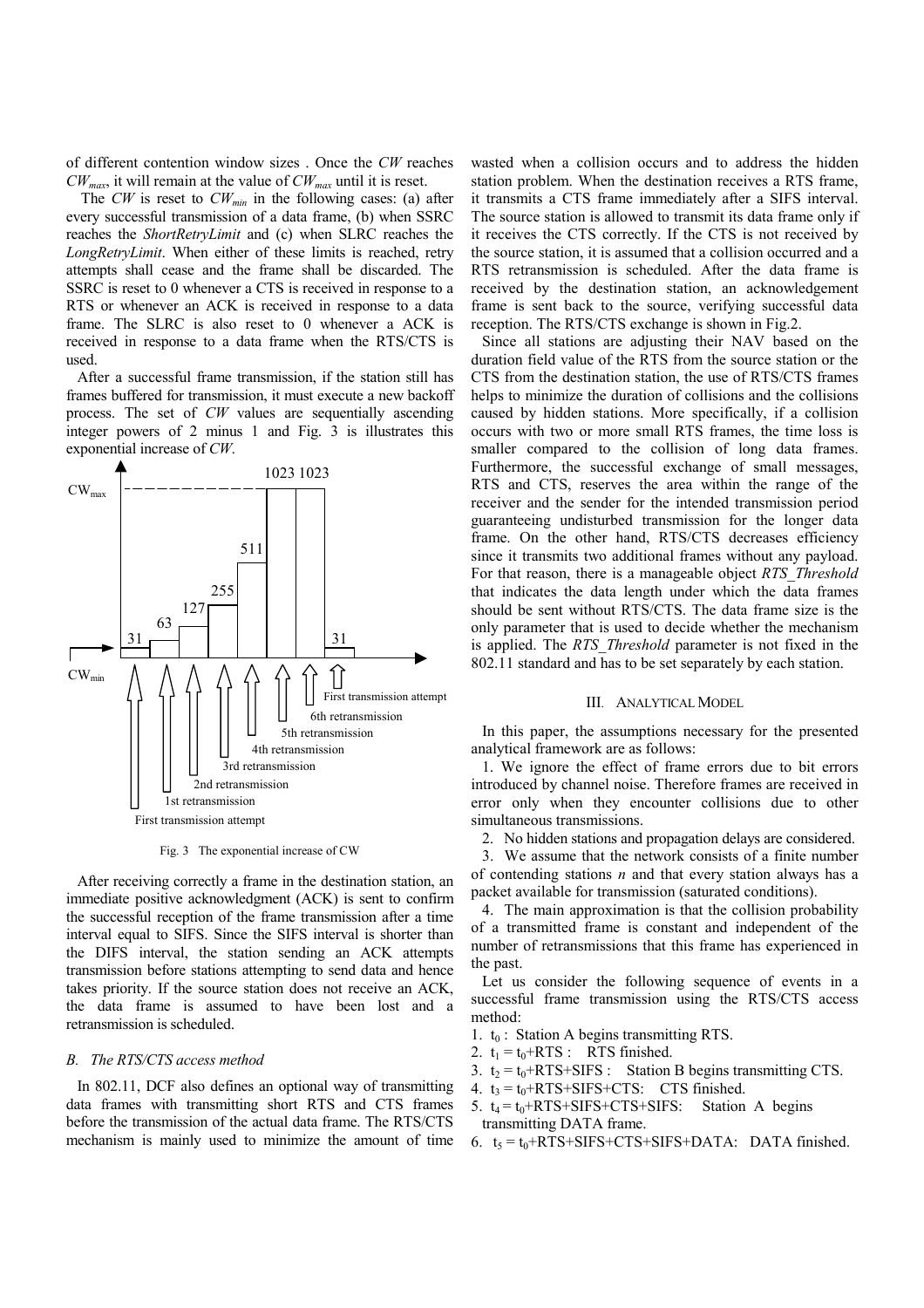- 7.  $t_6 = t_0 + RTS + SIFS + CTS + SIFS + DATA + SIFS$ : Station B begins transmitting ACK frame.
- $8. t_7 = t_0 + RTS + SIFS + CTS + SIFS + DATA + SIFS + ACK$ ACK finished.
- 9.  $t_8 = t_0 + RTS + SIFS + CTS + SIFS + DATA + SIFS + ACK + DIFS:$ Next contention period starts.

From the above sequence of events, the time required for a *successful transmissio*n, i.e., the time interval between the start of a non-colliding transmission and the reception of the ACK frame, can be easily calculated.

# *A. Transmission Probability*

Let  $b(t)$  be the stochastic process representing the backoff time counter and  $s(t)$  be the stochastic process representing the backoff stage for a given station at slot time *t*. The bidimensional process {*b(t), s(t)*} can be modelled with a discrete-time Markov chain depicted in Fig. 4. If  $b_{i,k} = \lim_{t \to \infty} P\{s(t) = i, b(t) = k\}$ , where  $i \in [0, m]$   $k \in [0, W_i-1]$ is the stationary distribution of the Markov chain, then we can calculate the probability  $b_{ik}$ . We have the following relations :

$$
b_{i,0} = p \cdot b_{i-l,0} \quad , \qquad 0 < i \le m \tag{1}
$$

$$
b_{i,0} = p^i \cdot b_{0,0} \quad , \qquad 0 \le i \le m \tag{2}
$$

$$
\begin{cases} W_i = 2^i \cdot W & i \le m' \\ W_i = 2^{m'} \cdot W & i > m' \end{cases}
$$
 (3)

where *m* represents the station short retry count and is equal to 7 according to the standard [2]. Here *m* is also the maximum backoff stage and can have a value larger or smaller than *m'*. For the DSSS physical layer in 802.11b, we have *m'* =5.

As the chain is regular, for each  $k \in [0, W_i-1]$  we have:

$$
b_{i,k} = \frac{W_i - k}{W_i} \cdot \begin{cases} (1-p) \cdot \sum_{j=0}^{m-1} b_{j,0} + b_{m,0} & , & i = 0 \\ p \cdot b_{i-1,0} & , & 0 < i \le m \end{cases}
$$
 (4)

Using  $(2)$ ,  $(4)$  can be simplified as:

$$
b_{i,k} = \frac{W_i - k}{W_i} \cdot b_{i,0} \qquad 0 \le i \le m \tag{5}
$$

Equations (2) and (5) express all  $b_{ik}$  values as a function of  $b_{00}$  and of collision probability *p*. If the normalization condition is imposed, we have:

$$
1 = \sum_{k=0}^{W_i-1} \sum_{i=0}^{m} b_{i,k} = \sum_{i=0}^{m} b_{i,0} \sum_{k=0}^{W_i-1} \frac{W_i - k}{W_i} = \sum_{i=0}^{m} b_{i,0} \cdot \frac{W_i + 1}{2}
$$



Fig. 4 Markov chain model

By means of (3) and after some algebra, finally  $b_{0,0}$  is given by (6).

 A station transmits when the backoff counter reaches the value of zero and the transmission probability  $\tau$  that a station transmits a frame in a randomly chosen slot time can be evaluated as:

$$
\tau = \sum_{i=0}^{m} b_{i,0} = \sum_{i=0}^{m} p^{i} \cdot b_{0,0} = b_{0,0} \cdot \frac{1-p^{m+1}}{(1-p)}
$$
(7)

and  $b_{0,0}$  values can be acquired from (6).

The transmission probability  $\tau$  depends on the collision probability *p* which is still unknown and it will be derived next. The probability *p* that a transmitted frame encounters a collision, is the probability that at least one of the *n-1* remaining stations transmit in the same time slot. If we assume that all stations see the system in the steady state and transmit with probability  $\tau$ , the collision probability  $p$  is given by:

$$
p = 1 - (1 - \tau)^{n-1}
$$
 (8)

Equations (7) and (8) form a nonlinear system with two unknowns  $\tau$  and  $p$ . This nonlinear system can be solved utilizing numerical methods and has a unique solution.

 The previous analysis follows closely the performance analysis of IEEE 802.11 in [17].

$$
b_{0,0} = \begin{cases} \frac{2 \cdot (1 - 2p) \cdot (1 - p)}{W \cdot (1 - (2p)^{m+1}) \cdot (1 - p) + (1 - 2p) \cdot (1 - p^{m+1})} & , & m \leq m' \\ & \\ \frac{2 \cdot (1 - 2p) \cdot (1 - p)}{W \cdot (1 - (2p)^{m'+1}) \cdot (1 - p) + (1 - 2p) \cdot (1 - p^{m+1}) + W \cdot 2^{m'} \cdot p^{m'+1} \cdot (1 - 2p) \cdot (1 - p^{m-m'})} & , & m > m' \end{cases}
$$
(6)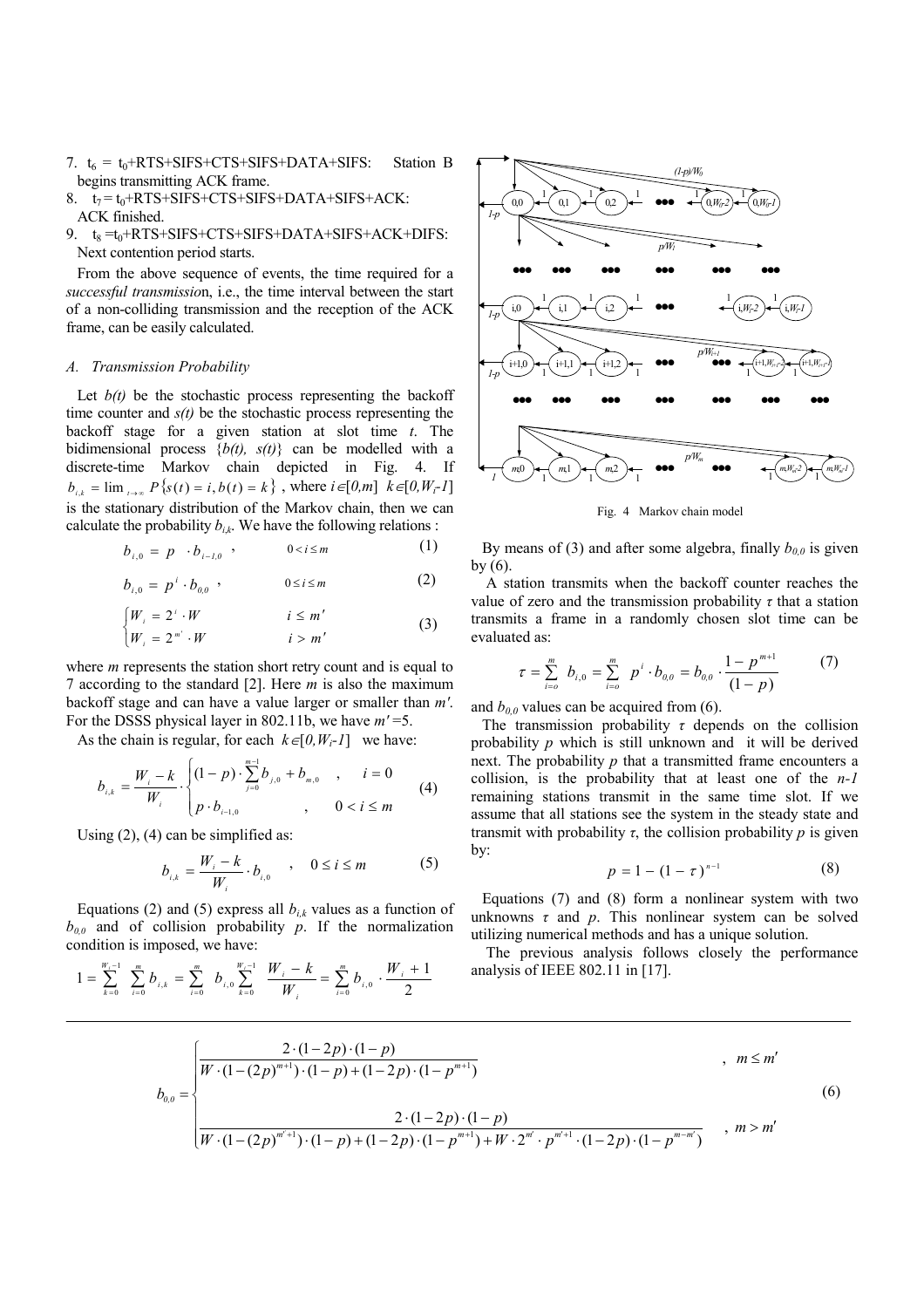## *B. Throughput analysis*

The maximum load that the system can carry in stable conditions is defined as the saturation throughput and is the limit that the system throughput reaches as the offered load increases [16].  $P_{tr}$  is defined as the probability that at least one transmission occurs in a given slot time. Since *n* stations contend to access the medium and each station transmits with probability  $\tau$ ,  $P_{tr}$  is given by:

$$
P_{\nu} = 1 - (1 - \tau)^n \tag{9}
$$

The probability  $P_s$  that an occurring transmission is successful is given by the probability that a station is transmitting and the remaining *n-1* stations remain silent, conditioned on the fact that at least one station transmits:

$$
P_s = \frac{n \cdot \tau \cdot (1 - \tau)^{n-1}}{1 - (1 - \tau)^n}
$$
 (10)

Thus, throughput can be expressed by dividing the time needed to transmit payload information transmitted in a slot time with the average length of a slot time:

$$
S = \frac{P_{\nu} \cdot P_{s} \cdot E[P]}{(1 - P_{\nu}) \cdot \sigma + P_{\nu} \cdot P_{s} \cdot T_{s} + (1 - P_{s}) \cdot P_{\nu} \cdot T_{c}}
$$
(11)

where  $T_s$  is the average time that the medium is sensed busy due a successful transmission,  $T_c$  is the average time that the medium is sensed busy by each station when a collision occurs and  $\sigma$  is the duration of an empty slot.

The values of  $T_s$  and  $T_c$  depend on the channel access mechanism. Assuming that all stations use the same channel access mechanism,  $T_s$  and  $T_c$  are defined as follows:

## Basic access mechanism:

If  $H = MAC_{hdr} + PHY_{hdr}$  is the frame header, the average time delays  $T_s$  and  $T_c$  for the basic access mechanism are:

$$
\begin{cases}\nT_s^{bas} = DIFS + H + E[P] + SIFS + ACK + \sigma \\
T_c^{bas} = DIFS + H + E[P_c] + \sigma\n\end{cases}
$$

where  $E[P_c]$  is the average length of the longest frame payload involved in a collision. Since it is assumed for simplicity that the size of all frames is the same and fixed, therefore,  $E[P] = E[P_c] = P$ . Furthermore, there is an extra delay equal to a slot time  $\sigma$  because the next slot is empty after a transmission.

#### RTS/CTS access mechanism:

If the RTS/CTS access mechanism is employed, we have:

$$
\begin{aligned}\n\sqrt{T_s^{RTS}} &= DIFS + RTS + SIFS + CTS + SIFS \\
&+ H + E[P] + SIFS + ACK + \sigma \\
\sqrt{T_c^{RTS}} &= DIFS + RTS + \sigma\n\end{aligned}
$$

The above values of  $T_c$  represent the period of time during which the channel is sensed busy after a collision by the noncolliding stations. For the two or more colliding stations, there is an extra delay because the colliding stations have to wait for time equal to  $ACK_{timeout}$  or  $CTS_{timeout}$  before sensing the medium again. This additional delay is neglected and for these colliding stations  $T_c$  has a bigger value than the value considered here.

### IV. THROUGHPUT ANALYSIS RESULTS

This paper uses all the parameters for Direct Spread Sequence Spectrum (DSSS) physical layer used in 802.11b.

Fig. 5 plots throughput versus frame size for both the basic access and RTS/CTS cases for three different network sizes (*n*=5, 25 and 50) for *C*=1Mbps. The throughput increases as the frame size increases. However, we see that if the number of the active stations is relatively small, *n*=5, the throughput of the basic access is higher than the throughput of the RTS/CTS if the frame size is up to 7000 bits. That means that the RTS/CTS mechanism should be employed when the packet size exceeds a specific threshold and in this case the threshold is equal to about 7000 bits. This threshold decreases to about 1900 and 1000 when the network is composed by 25 and 50 stations respectively. Additionally, the figure shows that the RTS/CTS mechanism does not result in significant throughput improvement for small networks However, for large networks, the RTS/CTS mechanism is extremely beneficial for the performance compared to the basic access mechanism.



Fig. 5 Throughput versus frame size for *C*=1Mbps

Since the IEEE 802.11b standard specifies various data rates, it is interesting to study how the throughput is affected by the medium data rate. Fig. 6, plots throughput versus number of stations for three different data rates (*C*=1, 5.5 and 11 Mbps) for both medium access mechanisms for frame size (*l*=8224 bits).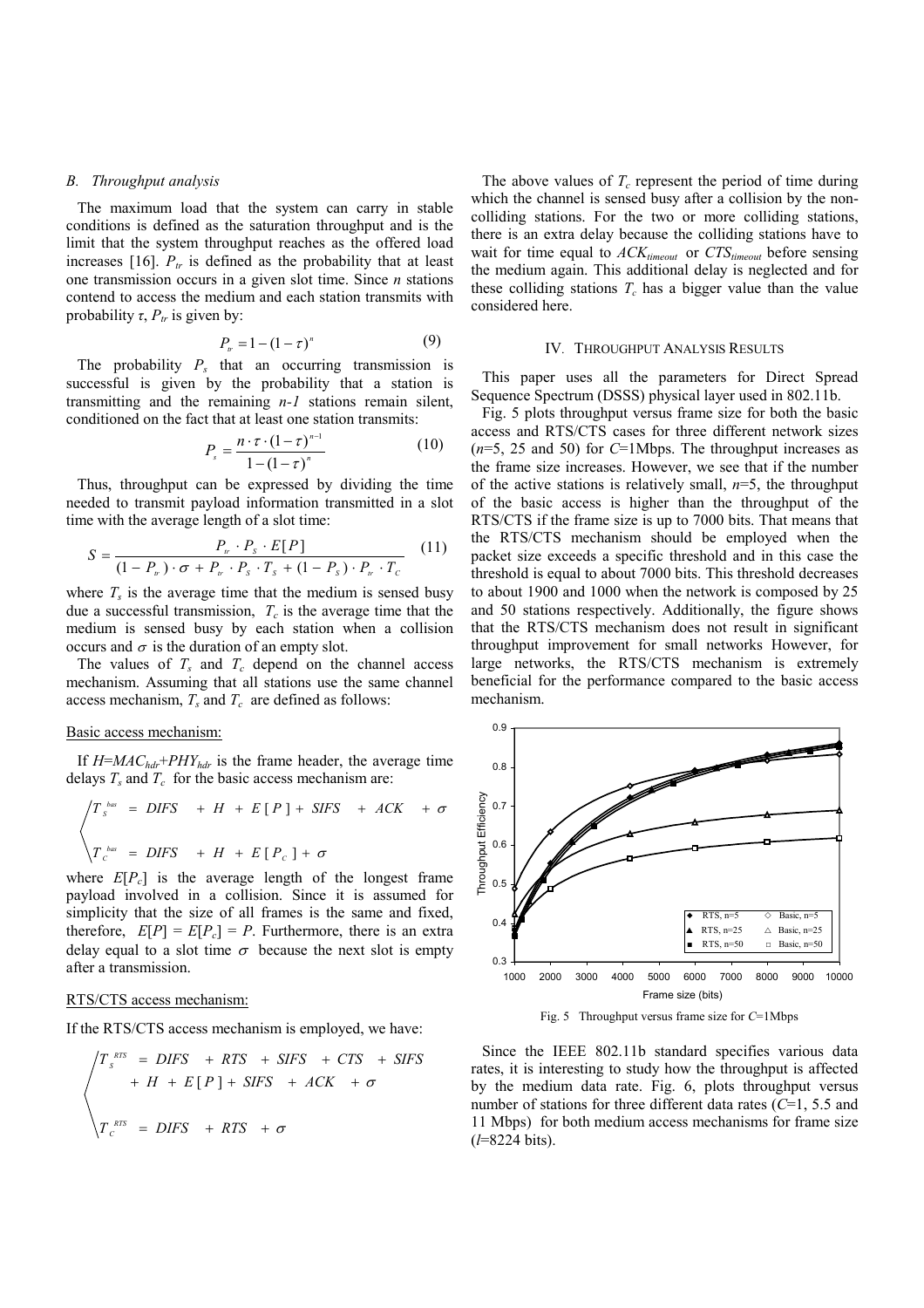

Fig. 6 Throughput versus number of stations

This figure illustrates that the throughput performance weakly depends on the number of the stations for all data rates when RTS/CTS is employed. On the other hand, if basic access is used, the throughput decreases as the number of the stations increases because more collisions take place. Moreover, the throughput efficiency is reduced when the data rate increases. The situation is explained by considering that the time spent for frame transmission is decreased as the data rate increases but the time overhead spent on DIFS, SIFS and the backoff delay remains the same.

# V. DELAY ANALYSIS

Since no hidden nodes are considered, collisions take place because two or more contending stations choose the same backoff slot to transmit. The time needed for a frame transmission is considered to start when a frame becomes head of the station's queue and is finalized when an positive acknowledgement is received.

Assuming that the frame drop probability is very low and can be neglected, the average frame delay *E*[*D*] is given by:

$$
E[D] = E[X] \cdot E[\text{length of a slot time}] \tag{12}
$$

where *E*[*X*] is the average number of slot times required for successfully transmitting a new frame and *E*[length of a slot time] is the average length of a slot time.

According to [16], *E*[length of a slot time] is equal to:

$$
E[\text{length of a slot time}] = (1 - P_n) \cdot \sigma + P_n \cdot P_s \cdot T_s + P_n \cdot (1 - P_s) \cdot T_c \quad (13)
$$

Moreover, *E*[*X*] is equal to:

$$
E[X] = \sum_{i=0}^{m-1} (p^i \cdot \frac{W_i + 1}{2}) + \frac{p^m}{1 - p} \cdot \frac{W_m + 1}{2}
$$
 (14)

After some algebra, (14) reduces to:

$$
E[X] = \frac{(1-2p)\cdot(W+1) + pW\cdot(1-(2p)^m)}{2\cdot(1-2p)\cdot(1-p)}
$$
(15)

Substituting  $(13)$  and  $(15)$  into  $(12)$ , the average frame delay can be easily calculated.

#### VI. CONCLUSIONS AND FUTURE WORK

This paper presents an analytical model using a Markov chain to evaluate the system throughput performance of IEEE 802.11, the most widely accepted standard for Wireless LANs. This model can be used for both access mechanisms of Distributed Coordination Function, in the absence of hidden stations and transmission errors. The effect of the length of transmitted frames, the number of contenting stations in the network and the data rate on the throughput of the system is examined. Furthermore, a frame delay analysis is introduced under traffic conditions that correspond to the maximum load that the network can support in stable conditions.

We have concluded that the throughput performance strongly depends on the number of stations of the wireless network when the basic access method is used. Moreover, if the network is composed of a small number of stations and for small length frames, the basic access method achieves a better throughput performance than the RTS/CTS case. On the contrary, when the RTS/CTS mechanism is employed, the throughput is only slightly influenced regardless of the data rate, the frame size or the number of stations of the network.

Future work can include the throughput and delay analysis including the effect of hidden stations. Another possible area of research is a consideration of an erroneous wireless channel.

#### **REFERENCES**

- [1] A. De Simone and S. Nanda, "Wireless data: Systems, standards, services," J. Wireless Networks, vol. 1, no. 3, pp. 241–254, Feb. 1996.
- [2] IEEE standard for Wireless LAN Medium Access Control (MAC) and Physical Layer (PHY) specifications, ISO/IEC 8802-11:1999(E), Aug. 1999.
- [3] HiperLAN- High Performance Radio Local Area Network Draft ver. 1.1, ETSI, 1995.
- [4] L. Kleinrock and F. Tobagi, "Packet switching in radio channels, Part II—The hidden terminal problem in carrier sense multiple access and the busy tone solution," IEEE Trans. On Communications, vol.23, pp. 1417–1433,1975.
- [5] K.Huang, K.Chen. "Interference Analysis of Nonpersistent CSMA with Hidden Terminals in Multicell Wireless Data Networks", Proc. PIMRC, Toronto, pp.907-911, 1995.
- [6] L. Kleinrock, F.A. Tobagi, "Packet Switching in Radio Channels: Part I", IEEE Trans. Comm., Vol.23, pp. 1400-1416, 1975.
- [7] V. Bharghavan , A. Demers , S.Shenker , L. Zhang, "MACAW: a media access protocol for wireless LAN's", ACM SIGCOMM Computer Communication, v.24, p.212-225, 1994.